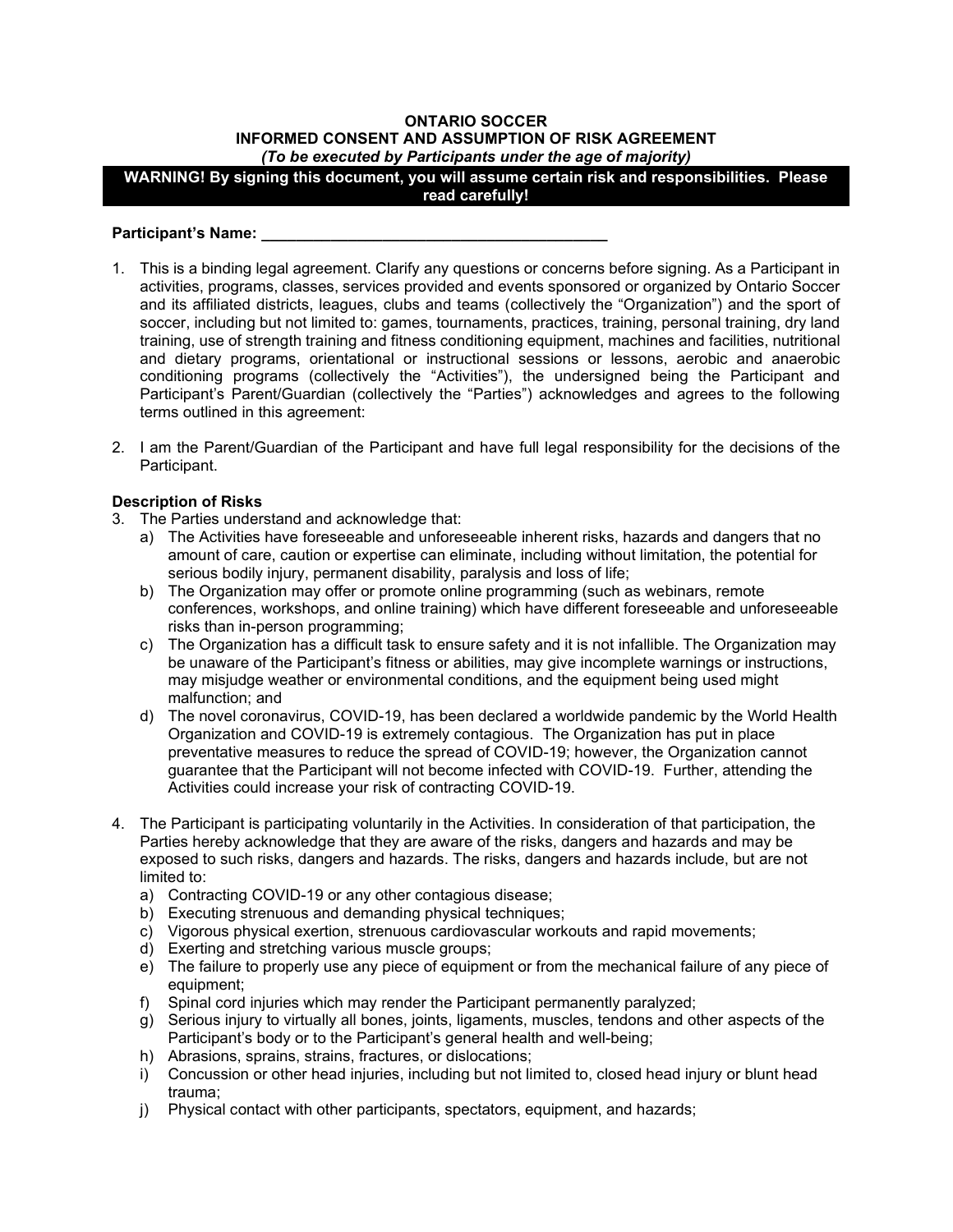- k) Not wearing appropriate safety or protective equipment, such a helmet;
- l) Failure to act safely or within the Participant's ability or within designated areas;
- m) Grass, turf, and other surfaces including bacterial infections and rashes;
- n) Collisions with fences, poles, stands, and soccer equipment;
- o) Negligence of other persons, including other spectators, participants, or employees;
- p) Weather conditions; and
- q) Travel to and from competitive events and associated non-competitive events which are an integral part of the Activities

### *We have read and agree to be bound by paragraphs 1 and 4*

## **Terms**

- 5. In consideration of the Organization allowing the Participant to participate in the Activities, the Parties agree:
	- a) That the Participant's mental and physical condition is appropriate to participate in the Activities;
	- b) That when the Participant practices or train in his or her own space, the Parties are responsible for the Participant's surroundings and the location and equipment that is selected for the Participant;
	- c) To comply with the rules and regulations for participation in the Activities;
	- d) To comply with the rules of the facility or equipment;
	- e) That if the Participant observes an unusual significant hazard or risk, the Participant will remove themselves from participation and bring such to the attention of an Organization representative immediately;
	- f) The risks associated with the Activities are increased when the Participant is impaired and the Participant agrees not to participate if impaired in any way;
	- g) That it is their sole responsibility to assess whether any Activities are too difficult for the Participant. By the Participant commencing an Activity, they acknowledge and accept the suitability and conditions of the Activity;
	- h) That they are responsible for the choice of the Participant's protective equipment and the secure fitting of the protective equipment;
	- i) That COVID-19 is contagious in nature and the Participant may be exposed to or infected by COVID-19 and such exposure may result in personal injury, illness, permanent disability or death and voluntarily agree to assume all of the foregoing risks.
- 6. In consideration of the Organization allowing the Participant to participate, the Parties agree:
	- a) That the Parties are not relying on any oral or written statements made by the Organization or their agents, whether in brochure or advertisement or in individual conversations, to agree to be involved in the Activities; and
	- b) That the Organization is not responsible or liable for any damage to the Participant's vehicle, property, or equipment that may occur as a result of the Activities.

### *We have read and agree to be bound by paragraphs 5-6*

### **General**

- 7. The Parties agree that in the event that they file a lawsuit against the Organization, they agree to do so solely in the province of Ontario, Canada and they further agree that the substantive law of Ontario will apply without regard to conflict of law rules.
- 8. The Parties expressly agree that this Agreement is intended to be as broad and inclusive as is permitted by law and that if any of its provisions are held to be invalid, the balance shall, notwithstanding, continue in full legal force and effect.

### **Acknowledgement**

9. The Parties acknowledge that they have read this agreement and understand it, that they have executed this agreement voluntarily, and that this Agreement is to be binding upon themselves, their heirs, their spouses, parents, guardians, next of kin, executors, administrators and legal or personal